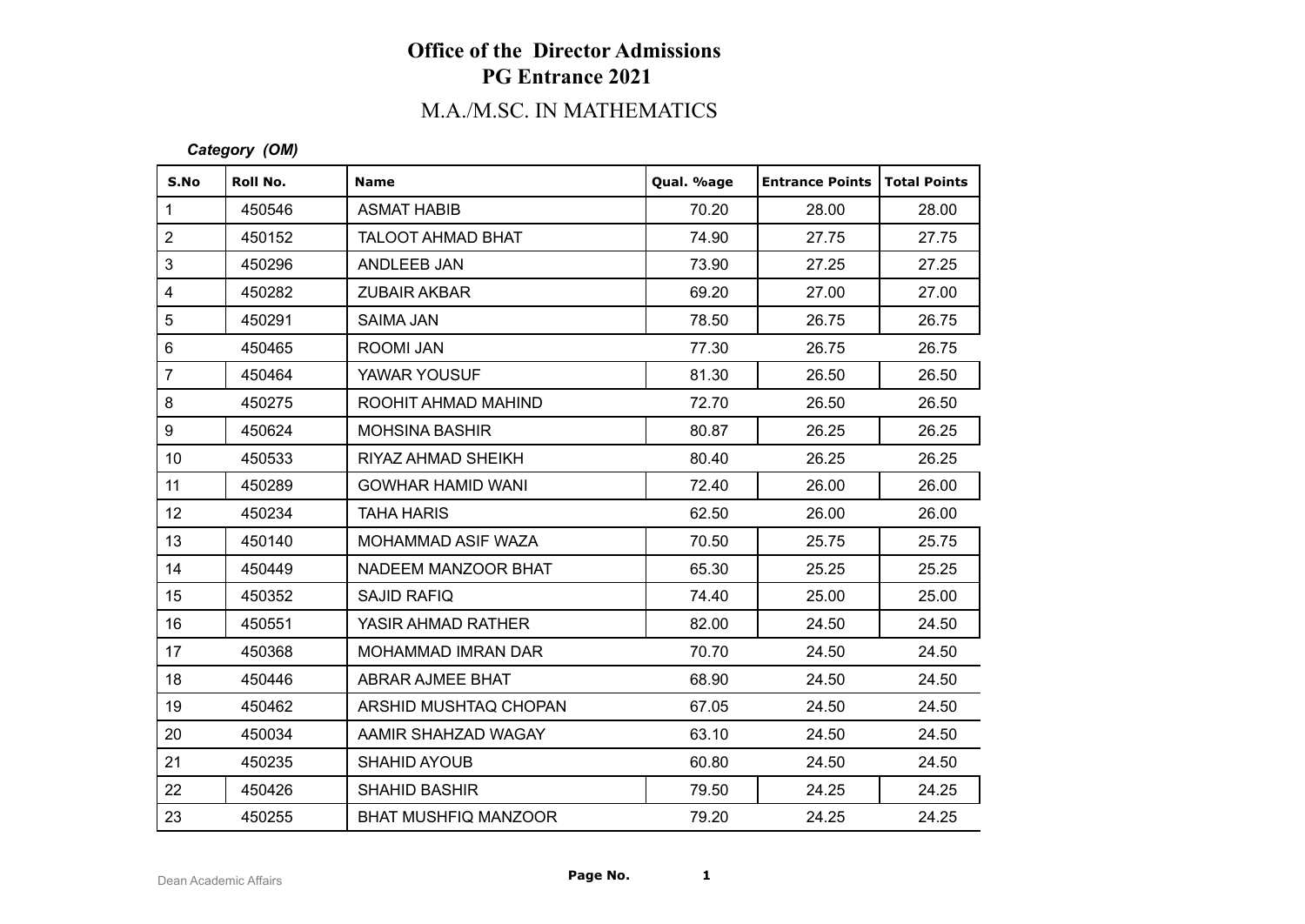# M.A./M.SC. IN MATHEMATICS

### *Category (OM)*

| S.No | Roll No. | <b>Name</b>                | Qual. %age | <b>Entrance Points</b> | <b>Total Points</b> |
|------|----------|----------------------------|------------|------------------------|---------------------|
| 24   | 450325   | <b>SHAKIR NAZIR GANAIE</b> | 76.20      | 24.00                  | 24.00               |
| 25   | 450361   | <b>MARIYA REYAZ</b>        | 74.20      | 24.00                  | 24.00               |
| 26   | 450422   | <b>TANZEELA SHOWKAT</b>    | 67.60      | 24.00                  | 24.00               |
| 27   | 450240   | HUMAIRAH REHMAN            | 79.80      | 23.75                  | 23.75               |
| 28   | 450652   | <b>RABIYA</b>              | 84.10      | 23.50                  | 23.50               |
| 29   | 450471   | ZAHID JALAL MIR            | 77.30      | 23.50                  | 23.50               |
| 30   | 450618   | KAISAR AHMAD RASHIE        | 69.80      | 23.25                  | 23.25               |
| 31   | 450645   | INAYAT NABI BHAT           | 71.30      | 23.00                  | 23.00               |
| 32   | 450270   | SHAHID AHMAD PALA          | 63.30      | 23.00                  | 23.00               |
| 33   | 450797   | JAVAID AHMAD SHAH          | 74.70      | 22.75                  | 22.75               |
| 34   | 450735   | MUNEER AHMAD DAR           | 72.10      | 22.75                  | 22.75               |
| 35   | 450221   | <b>ZUBAIR AHMAD BHAT</b>   | 66.29      | 22.75                  | 22.75               |
| 36   | 450638   | <b>IQTIDAAR FAROZ</b>      | 78.50      | 22.50                  | 22.50               |
| 37   | 450432   | NAZIMA SHAMEEM             | 81.40      | 22.25                  | 22.25               |
| 38   | 450630   | RAMEEZ AHMAD FAFFOO        | 71.70      | 22.25                  | 22.25               |
| 39   | 450712   | AAMIR AHMAD LONE           | 74.00      | 22.00                  | 22.00               |

### *Category (ST)*

| S.No | Roll No. | <b>Name</b>        | Qual. %age | <b>Entrance Points   Total Points</b> |      |
|------|----------|--------------------|------------|---------------------------------------|------|
| 40   | 450477   | FAYAZ AHMAD GORSI  | 63.40      | 9.50                                  | 9.50 |
| 41   | 450644   | <b>TARIQ IQBAL</b> | 72.92      | 8.75                                  | 8.75 |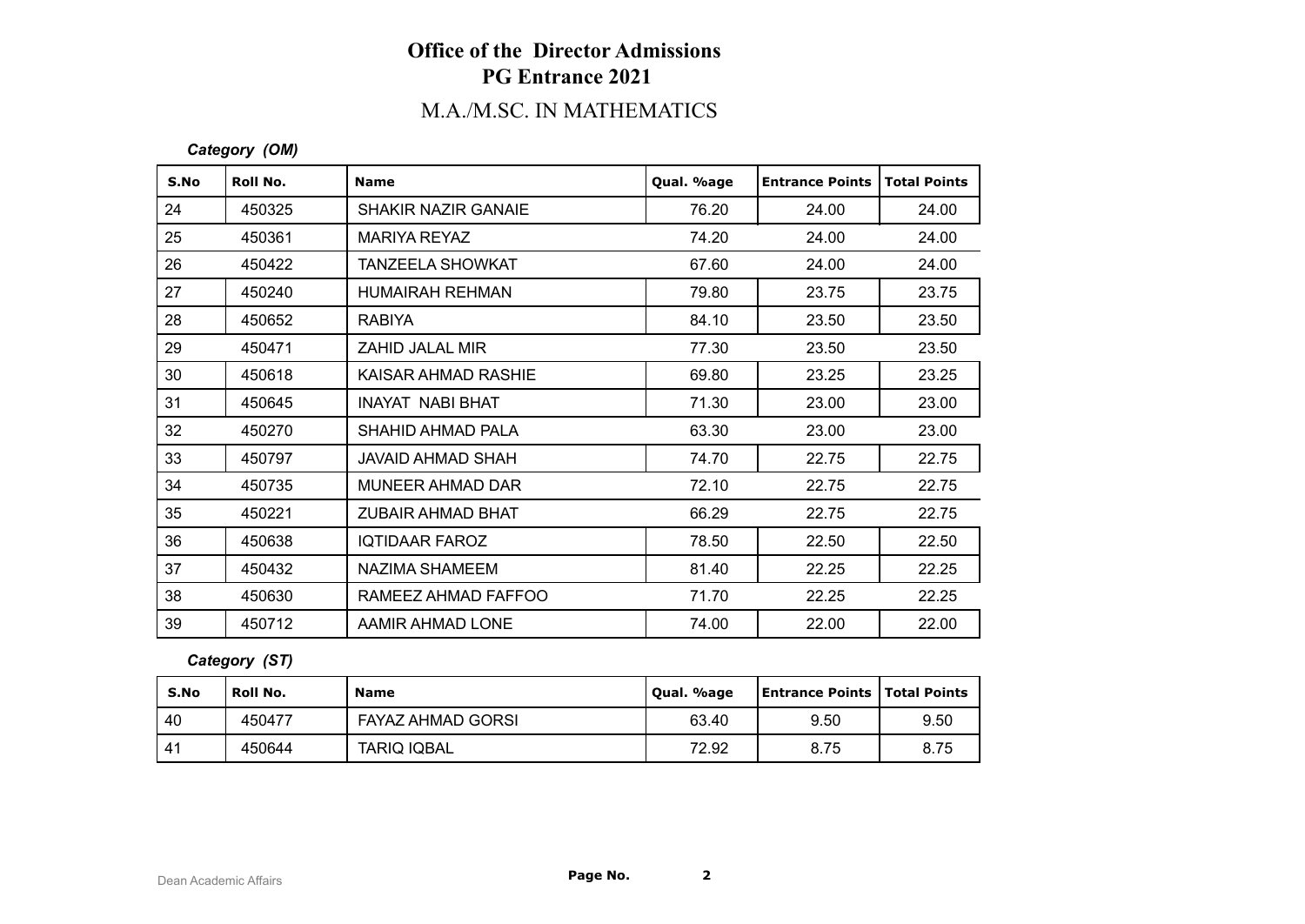# M.A./M.SC. IN MATHEMATICS

### *Category (RBA)*

| S.No | Roll No. | <b>Name</b>                | Qual. %age | Entrance Points   Total Points |       |
|------|----------|----------------------------|------------|--------------------------------|-------|
| 42   | 450151   | AADIL MAQBOOL DAR          | 75.70      | 21.50                          | 21.50 |
| 43   | 450299   | MOHAMMAD AAQIB KHAN        | 75.50      | 21.50                          | 21.50 |
| 44   | 450473   | <b>BISMA JAN</b>           | 67.90      | 20.00                          | 20.00 |
| 45   | 450331   | <b>JUNAID NAZIR SHEIKH</b> | 76.81      | 19.50                          | 19.50 |
| 46   | 450136   | MALIK ADFAR                | 70.70      | 19.50                          | 19.50 |

*Category (WUP)*

| S.No          | Roll No. | <b>Name</b>           | Oual, %age | <b>Entrance Points   Total Points</b> |       |
|---------------|----------|-----------------------|------------|---------------------------------------|-------|
| $\rightarrow$ | 450202   | MOHAMMAD IQBAL GANAIE | 65.40      | 16.75                                 | 16.75 |

*Category (CDP)*

| S.No | Roll No. | <b>Name</b> | Qual. %age | <b>Entrance Points   Total Points</b> |       |
|------|----------|-------------|------------|---------------------------------------|-------|
| 48   | 450360   | UZMA IQBAL  | 71.70      | 21.75                                 | 21.75 |

*Category (NCC)*

| S.No | <b>Roll No.</b> | <b>Name</b>         | Qual. %age | <b>Entrance Points   Total Points</b> |       |
|------|-----------------|---------------------|------------|---------------------------------------|-------|
| 49   | 450060          | <b>AQILUL ISLAM</b> | 72.50      | 11 75                                 | 11.75 |

*Category (PHC)*

| S.No | Roll No. | <b>Name</b>                | Qual. %age | <b>Entrance Points   Total Points</b> |       |
|------|----------|----------------------------|------------|---------------------------------------|-------|
| 50   | 450349   | <b>JUNAID AHMAD RATHER</b> | 68.90      | 20.75                                 | 20.75 |

*Category (OSJ)*

| S.No | <b>Roll No.</b> | <b>Name</b>    | Qual. %age | <b>Entrance Points   Total Points</b> |       |
|------|-----------------|----------------|------------|---------------------------------------|-------|
| 51   | 450651          | SADIYA PARVEEN | 73.64      | 13.25                                 | 13.25 |